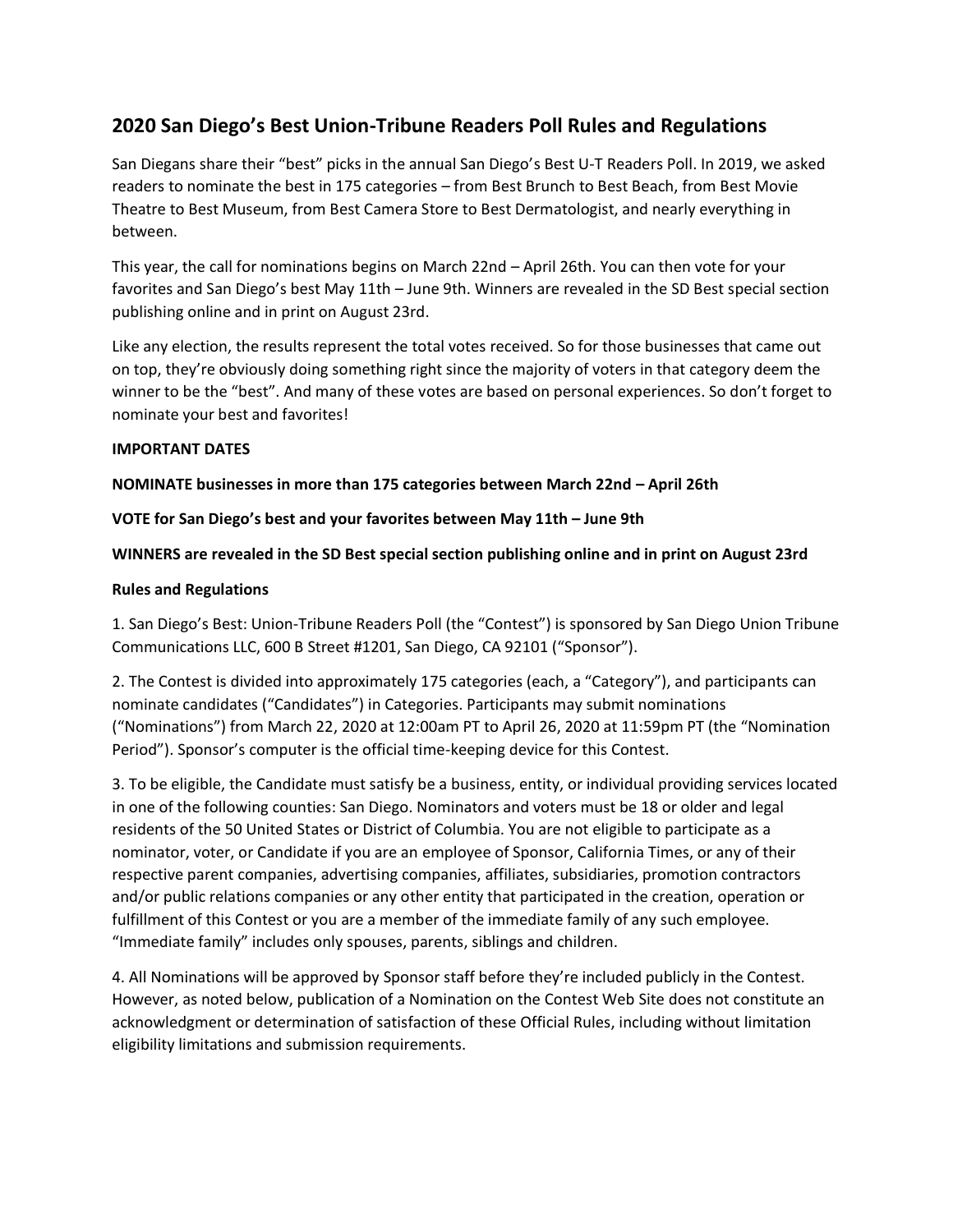5. Provided a sufficient number of eligible Nominations are received, Sponsor will provide a list of up to 10 finalists per Category for voting. If there are more than 10 Nominations in a Category, Sponsor will select the 10 finalists in that Category based on the highest number of nominations. Winners will be determined by popular vote, and the voting period will run from May 11, 2020 at 12:00am PT to June 9, 2020 at 11:59 PT (the "Voting Period"). To fill out a ballot ("Ballot") and vote, visit http://www.sdbestpoll.com. You will be asked to register (registration is free) prior to casting your votes. Select your favorite business, organization, event, activity, item, product, community or individual from the options provided. Repeat the process for as many Categories as desired. Complete your Ballot, then click "Submit." Limit one Ballot per person, per device within a 24-hour time period. All subsequent Ballots from any person or device will be considered void. Ballots must be submitted during the Voting Period.

6. You may, but are not required to, submit a comment ("Comment") in connection with your Nomination or Ballot. The Comment must not contain material that: (a) violates or infringes another's rights, including but not limited to privacy, publicity or intellectual property rights, or that constitutes copyright infringement; (b) disparages Sponsor or any other person or party affiliated with the promotion and administration of this Contest; (c) was not created by you; (d) is inappropriate, indecent, obscene hateful, tortious, or defamatory; (e) promotes bigotry, racism, hatred or harm against any group or individual or promotes discrimination based on race, gender, religion, nationality, disability, sexual orientation or age; or (f) is unlawful.

7. For each Comment you post, upload, or otherwise make available ("Provide"), you grant Sponsor and California Times, Inc. (Sponsor's parent company) a worldwide, royalty-free, perpetual, irrevocable, nonexclusive right and fully sub-licensable license to use, copy, reproduce, distribute, publish, publicly perform, publicly display, modify, adapt, translate, archive, store, and create derivative works from such Comment, in any form, format, or medium, of any kind now known or later developed. Without limiting the generality of the previous sentence, you authorize Sponsor and California Times to: (a) share the Comment across all websites, mobile applications, newspapers and other online services affiliated with California Times; (b) include the Comment in a searchable format accessible by users of the website and other California Times websites, mobile applications, newspapers and other online services; (c) place advertisements in close proximity to such Comment; and (d) use your name, likeness and any other information in connection with our use of the material you provide. You waive all moral rights with respect to any Comment you provide. You also grant Sponsor and California Times the right to use any material, information, ideas, concepts, know-how or techniques contained in any communication you provide or otherwise submit for any purpose whatsoever, including but not limited to, commercial purposes, and developing, manufacturing and marketing commercial products using such information. All rights in this section are granted without the need for additional compensation of any sort by Sponsor or California Times to you.

8. Voters who fail to provide any required information may be disqualified without further notification by Sponsor. Sponsor is not responsible for Nominations, Ballots, or votes that are lost, misdirected, garbled, distorted, truncated, incomplete, illegible, incorrect or late for any reason, and all such Nominations, Ballots, and/or votes are void. Sponsor reserves the right in its sole discretion to disqualify any Nomination, voter, Ballot, and/or vote at any time that in its opinion does not comply with these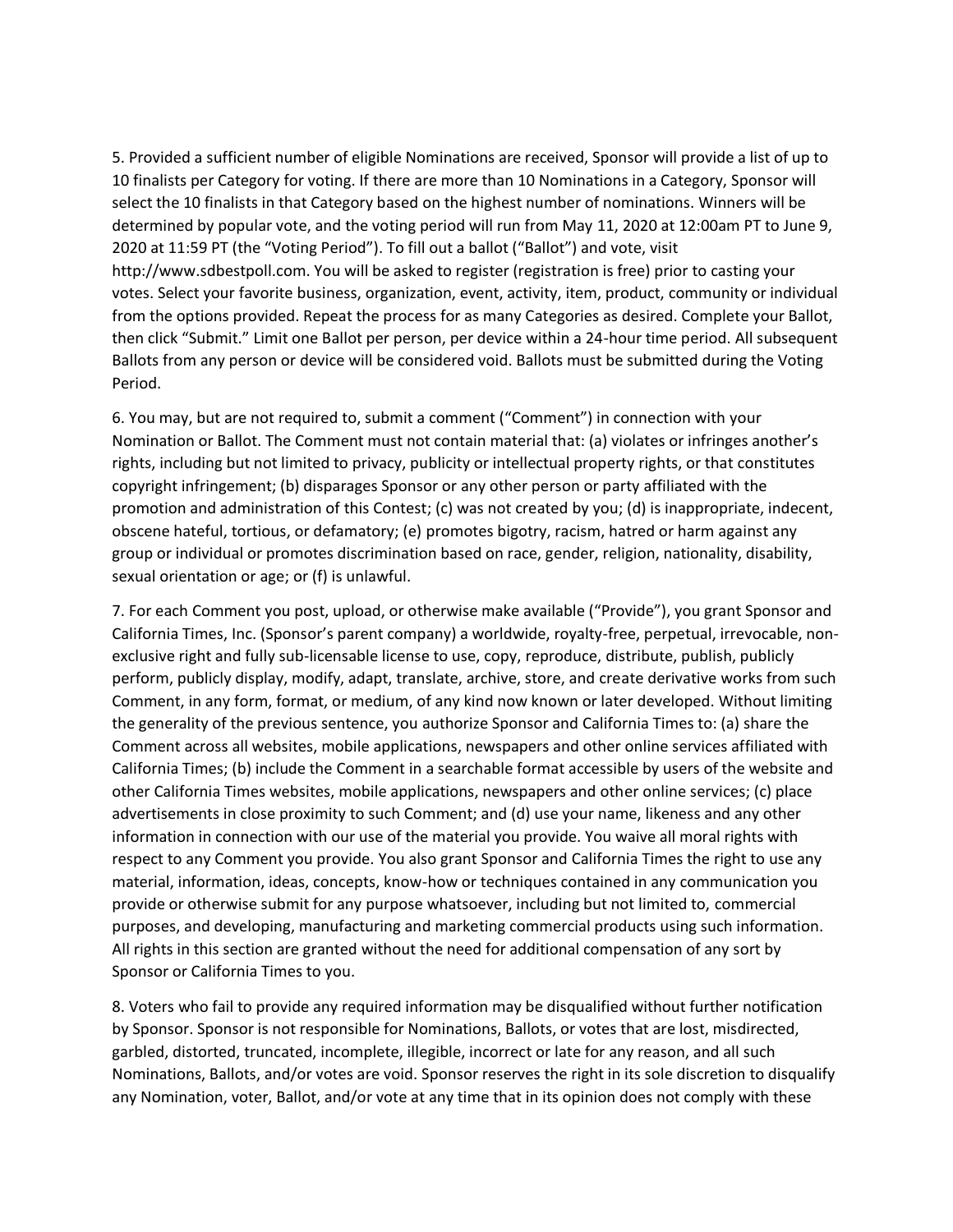Official Rules. If a dispute arises regarding compliance with these Official Rules, Sponsor may consider, in its sole discretion, data reasonably available to Sponsor through information technology systems in Sponsor's control, but Sponsor will not be obligated to consider any data or other information collected from any other source. Information received from nominators and voters becomes the property of Sponsor and will not be returned or acknowledged. The information that you provide in connection with the Contest will be used by Sponsor in accordance with its Privacy Policy, which is found at <https://www.sandiegouniontribune.com/privacy-policy> and which may be updated from time to time.

9. Because of spelling errors and variations on names, Sponsor will attempt to standardize the Nominations to match the vote to the correct Candidate, and such decisions are in the sole discretion of Sponsor. Sponsor reserves the right to refuse Nominations for Candidates that are deemed not appropriate for the Category for which the Nominations were cast.

10. The leading vote recipients in each Category will be declared the winners. If there is a tie, the tied entries will each be named winners at that level. A Candidate may be honored in more than one Category, but votes will not be combined across Categories. Vote totals will not be published.

11. If potential winner does not have a physical location in San Diego or is otherwise determined to be ineligible, Sponsor in its discretion may disqualify that Candidate and an alternate winner will be chosen applying the criteria set forth above as soon as reasonably practicable after such disqualification.

12. The winners will not receive a prize. The winners will be listed in the SD Best special section publishing online and in print on August 23, 2020. Public recognition has no retail value, and if, for any reason, a winner is not listed in the San Diego Union-Tribune, no alternate prize will be awarded.

13. It is the intention of Sponsor to honor a winner in each Category, provided a sufficient number of eligible Candidates receive votes.

14. Nominations, Ballots, and/or votes generated by a script, macro, or other automated means will be disqualified. You must be at least 18 years old and a legal resident of the United States to submit a Nomination and vote. All nominators and voters must be located in the United States at the time they cast their vote. Proxy voting is not allowed. No one may purchase votes. Any use of robotic, repetitive, automatic, programmed, script, macro, or any other automated means or similar entry methods or agents, vote exchange websites, vote "farming" or other method to vote or unfairly increase votes, as determined by Sponsor in its sole discretion, is prohibited and will void all Nominations, Ballots, and/or votes submitted by that participant. Moreover, if Sponsor concludes, in its sole discretion, that any Candidate has colluded with any nominator or voter to violate these Official Rules or has participated in or actively encouraged such activity, whether directly or indirectly, Sponsor may disqualify that Candidate from further participation in the Contest. Sponsor reserves the right in its sole discretion to disqualify any Nomination, Ballot, or vote at any time that in its opinion does not comply with these Official Rules.

15. Sponsor reserves the right to disqualify any voter or Candidate from further participation in the Contest if Sponsor concludes, in its sole discretion, that such voter or Candidate: (a) has attempted to tamper with the voting process or other operation of the Contest; (b) has disregarded or has attempted to circumvent these Official Rules; or (c) has acted toward Sponsor or any other Candidate or voter in an unfair, inequitable, deliberately annoying, threatening, disrupting or harassing manner. If a dispute